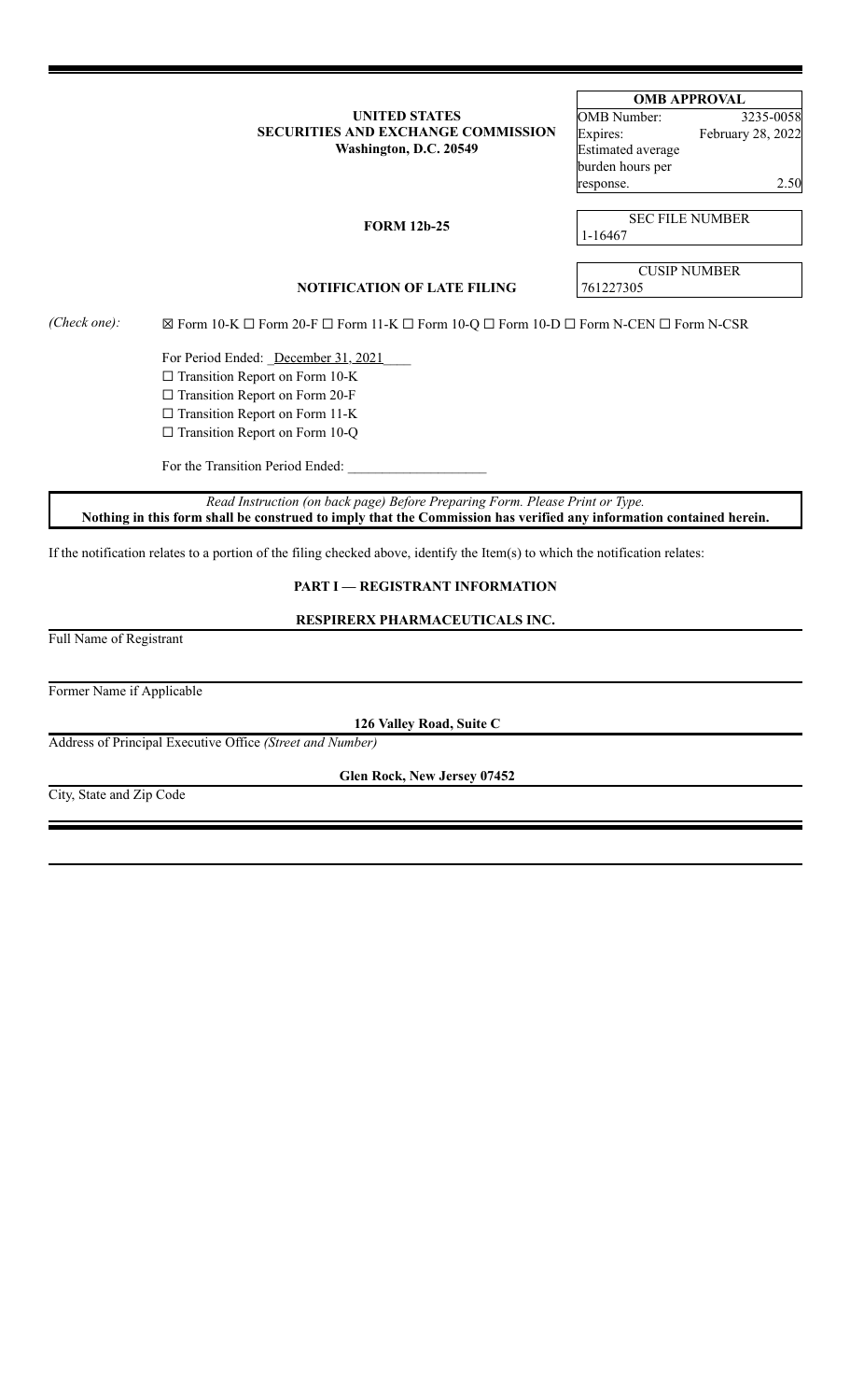## **PART II — RULES 12b-25(b) AND (c)**

If the subject report could not be filed without unreasonable effort or expense and the registrant seeks relief pursuant to Rule 12b-25(b), the following should be completed. (Check box if appropriate)

- (a) The reason described in reasonable detail in Part III of this form could not be eliminated without unreasonable effort or expense;
- (b) The subject annual report, semi-annual report, transition report on Form 10-K, Form 20-F, Form 11-K, Form N-CEN or Form N-CSR, or portion thereof, will be filed on or before the fifteenth calendar day following the prescribed due date; or the subject quarterly report or transition report on Form 10-Q or subject distribution report on Form 10-D, or portion thereof, will be filed on or before the fifth calendar day following the prescribed due date; and
	- (c) The accountant's statement or other exhibit required by Rule 12b-25(c) has been attached if applicable.

#### **PART III — NARRATIVE**

State below in reasonable detail why Forms 10-K, 20-F, 11-K, 10-Q, 10-D, N-CEN, N-CSR, or the transition report or portion thereof, could not be filed within the prescribed time period. (Attach extra Sheets if Needed)

RespireRx Pharmaceuticals Inc. (the "Registrant") was unable, without unreasonable effort or expense, to file its Annual Report on Form 10-K for the period ended December 31, 2021 (the "Annual Report") by the March 31, 2022 filing date applicable to smaller reporting companies due to additional time needed to complete and execute an amendment to a certain agreement, that has been negotiated and substantially agreed, but for which executed documents are not yet available. This amendment would result in changes to certain disclosures about the underlying agreement and additional subsequent event disclosures in the Annual Report. In addition, the Board of Directors (acting as the Audit Committee) of the Registrant would need to complete its review of those updated disclosures with the Registrant's independent registered accounting firm. As a result, the Registrant is still in the process of preparing disclosure and validating information needed to complete the Annual Report and requires additional time to complete the Annual Report. The Registrant intends to file a complete Annual Report as soon as practicable within the extension period of fifteen calendar days provided under Rule 12b-25 of the Securities Exchange Act of 1934, as amended.

#### **PART IV — OTHER INFORMATION**

(1) Name and telephone number of person to contact in regard to this notification

| <b>Jeff E. Margolis</b> | [201]      | 444-4947           |
|-------------------------|------------|--------------------|
| Name)                   | Area Code) | (Telephone Number) |

(2) Have all other periodic reports required under Section 13 or 15(d) of the Securities Exchange Act of 1934 or Section 30 of the Investment Company Act of 1940 during the preceding 12 months or for such shorter period that the registrant was required to file such report(s) been filed? If answer is no, identify report(s).

 $Yes \boxtimes NO \square$ 

(3) Is it anticipated that any significant change in results of operations from the corresponding period for the last fiscal year will be reflected by the earnings statements to be included in the subject report or portion thereof?

Yes □ NO ⊠

If so, attach an explanation of the anticipated change, both narratively and quantitatively, and, if appropriate, state the reasons why a reasonable estimate of the results cannot be made.

☒